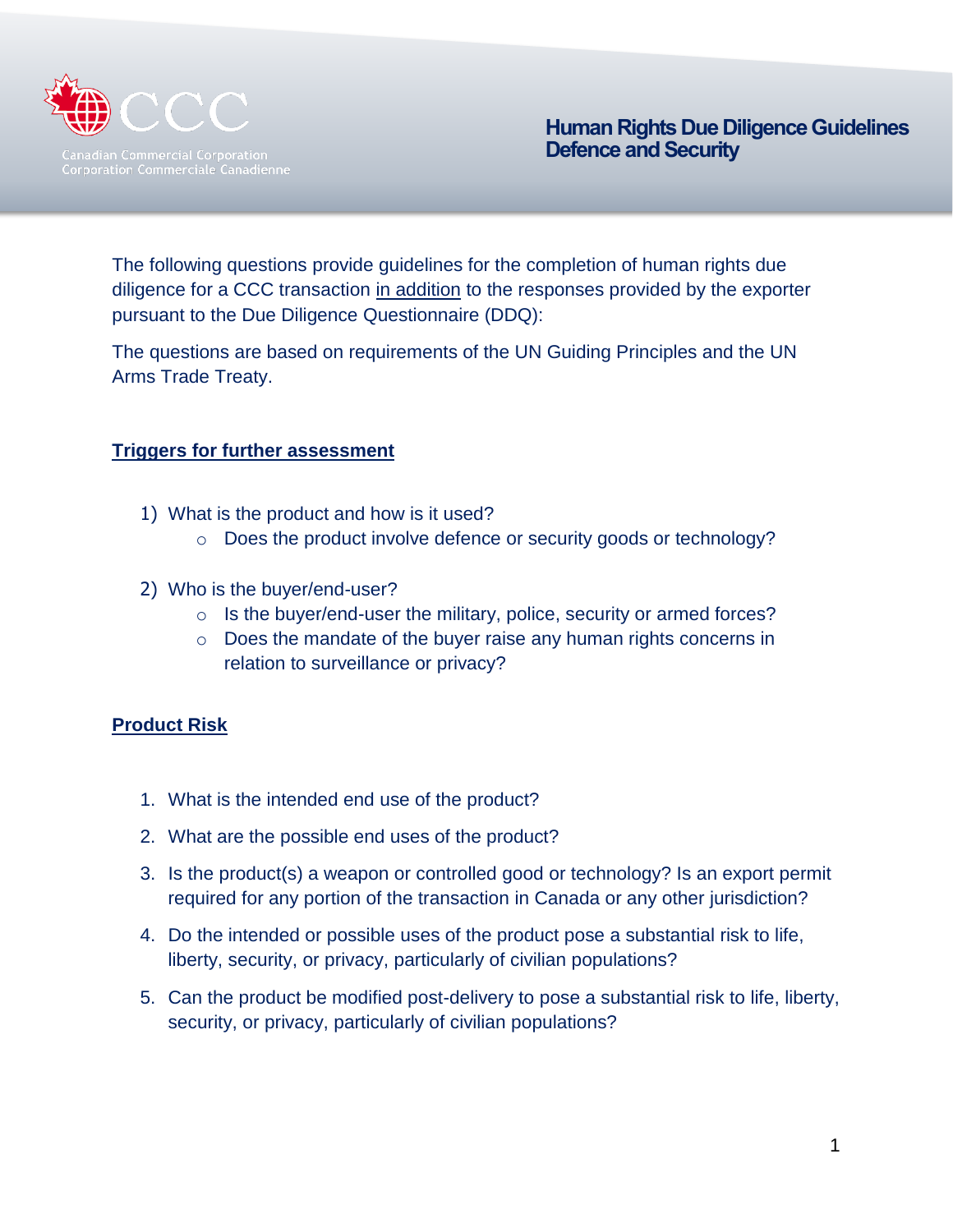### **Buyer/End-user Risk**

- 6. Does the legal mandate of the buyer/end-user include security-related responsibilities?
- 7. If the buyer/end-user is the military, police, security or armed forces:
	- a. Do civilian authorities maintain adequate control and oversight?
	- b. Does the buyer/end-user provide training in human rights and international humanitarian law to its personnel?
- 8. Have there been accusations of human rights abuses against the buyer/enduser? If yes, do they:
	- a. indicate an isolated event,
	- b. or a pattern of conduct?
	- c. and have they been resolved?
- 9. Is there a risk of diversion of the product?
	- a. Does the buyer/end-user have the means or measures in place, to prevent diversion of the product to end uses other than that stated?
	- b. Has the buyer/end-user been accused of diverting goods/technology in the past?
- 10.Are the goods/technology, including the type, quality and quantity, commensurate with the operational requirements and capacities of the end user?

## **Recipient Country Risk**

Examine publically available good governance indicators such as:

- World Bank Rule of Law:<http://info.worldbank.org/governance/wgi/#home>
- Transparency International Corruption Index: [https://www.transparency.org/news/feature/corruption\\_perceptions\\_index\\_2017](https://www.transparency.org/news/feature/corruption_perceptions_index_2017)
- 
- World Press Freedom Index:<https://rsf.org/en/ranking>
- UN Human Development Index:<http://hdr.undp.org/en/composite/HDI>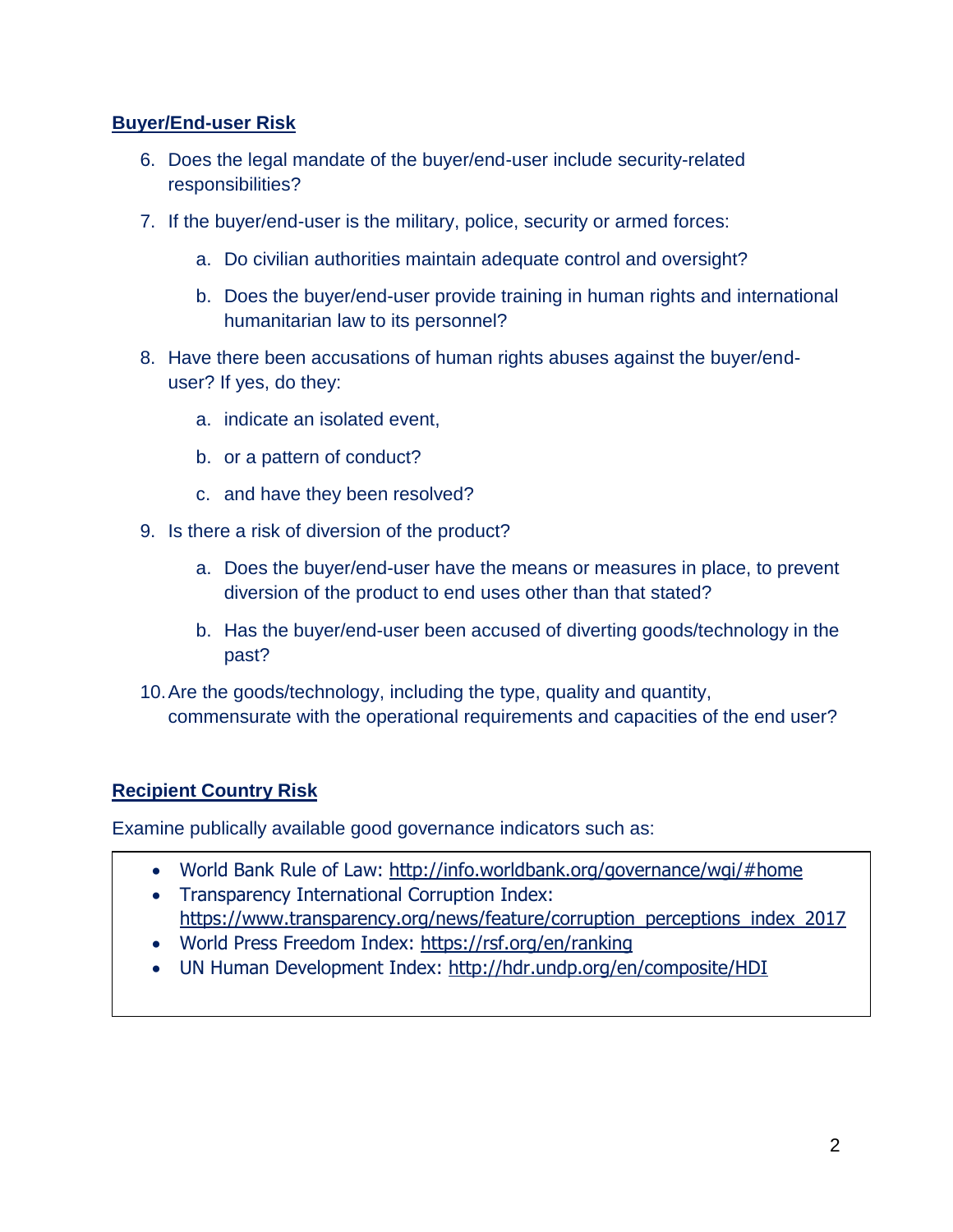- 10.Is the country a party to international human rights instruments and has taken steps to implement them into national legislation? For example:
	- a. Geneva Conventions
	- b. International covenants on civil and political rights and economic, social and cultural rights.
	- c. United Nations Arms Trade Treaty
	- d. Rome Statute of International Criminal Court

11.Is the rule of law upheld? For example:

- a. Does the government enjoy democratic legitimacy through free and fair elections?
- b. Is the judiciary independent and trusted?
- c. Is the Government subject to written or customary constitutional norms?
- d. Do prosecutors, police, and investigation agencies enjoy political independence?
- e. Is the country's media free (see World Press Freedom Index)?
- 12.Is the country in an internal or international conflict, or at heightened risk of being in an internal or international conflict?
- 13.Are there specific flashpoints of political or civil unrest, including humanitarian crises?
- 14.Does the country have a record of protecting human rights including those in vulnerable groups ie. women, children, national, ethnic, and religious minorities, refugees, migrant workers, LGBTI persons?
- 15.Are there mechanisms that provide for investigations into alleged human rights abuses committed by state actors?
- 16.Does the country have a history of granting impunity to public or private violators of human rights?
- 17.Are human rights defenders protected or vulnerable?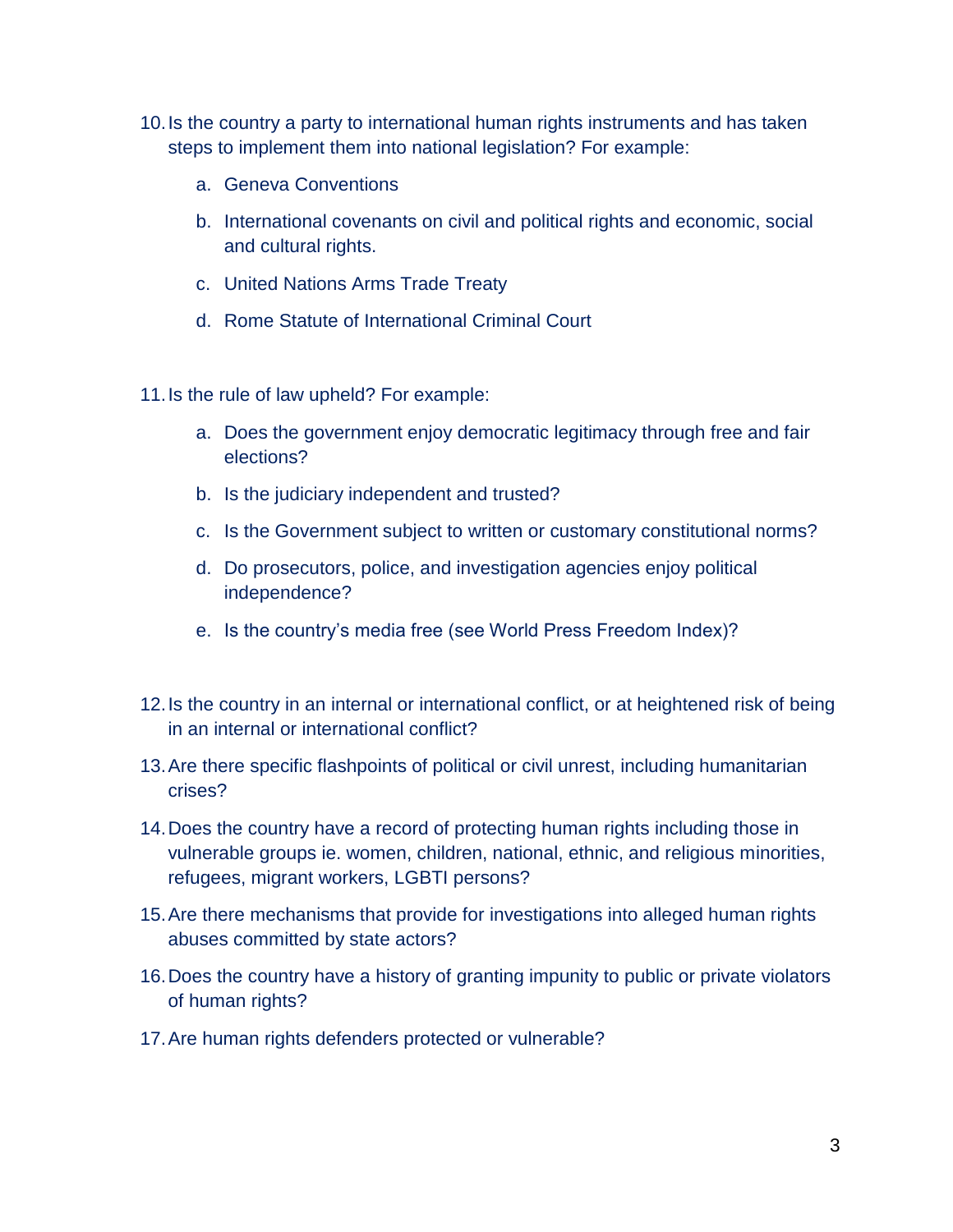#### **Risk Mitigation Measures**

- 18.Will there be end use statements in the export permit, the foreign contract or elsewhere and is the buyer/end-user willing to make end user commitments to respect human rights and international humanitarian law?
- 19.Will there be in-country work or deliveries such that monitoring of the end user can take place by either the exporter or CCC?
- 20.Are there reporting requirements or follow-up measures/monitoring if a potential diversion of the export has been detected by CCC, exporter or elsewhere?
- 21.Are there reporting requirements or follow-up measures/monitoring if potential human rights violations has been detected by CCC, exporter or elsewhere?
- 22.How strong is CCC's ability to influence/exercise leverage on the buyer/end-user
	- a. prior to contract execution? (low/medium/high)
	- b. after product delivery? (low/medium/high)
- 23.Do any measures exist to mitigate human rights concerns at bilateral level between the Canadian and foreign government, and with the end user specifically?
- 24.Is the recipient country open to dialogue and/or willing to engage on human rights concerns?

#### **Overall Risk.**

The responses to the above and the exporter due diligence responses are to be taken into account to produce an overall human rights risk rating for the transaction and to guide the recommendation of next steps.